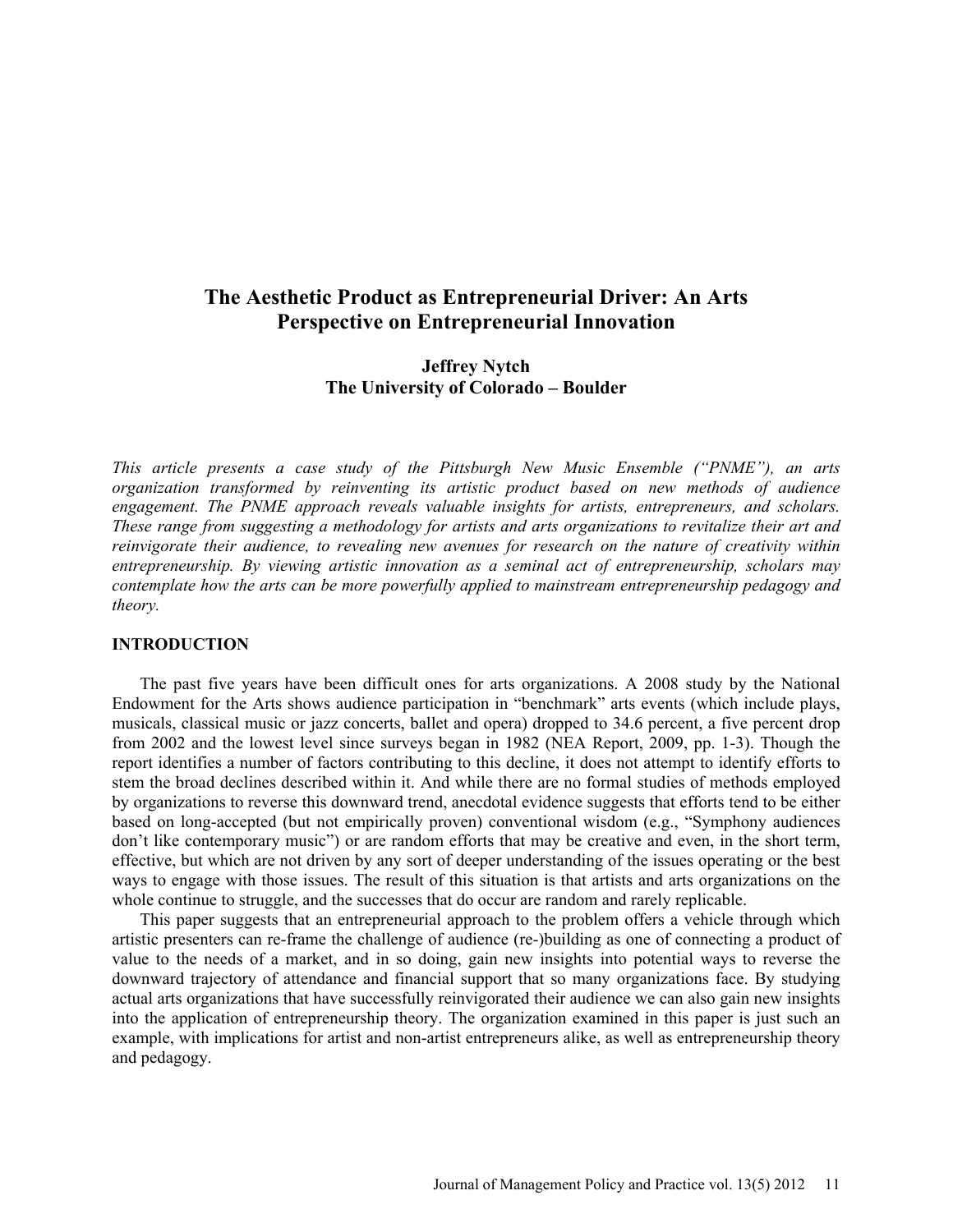## **THE CASE OF PITTSBURGH NEW MUSIC ENSEMBLE**

The Pittsburgh New Music Ensemble, founded in 1976, is one of the nation's first professional ensembles devoted to the performance of contemporary chamber music.<sup>1</sup> For its first twenty five years PNME was like most other new music ensembles: founder-driven, operating on small budgets that could fluctuate widely from year to year, and with a modest audience made up of professional associates, friends of the artists, and a small core of aficionados. As the organization aged and its founder's energy flagged, the creative energy of the participants dissipated, audiences shrank, and performance quality sagged (a phenomenon commonly referred to "founders syndrome"). In the case of PNME, the situation was sufficiently dire that the Board of Directors recognized that nothing short of a radical rebuilding of the group would save it from oblivion. The founder announced his retirement, and after a difficult transition new Artistic and Executive Directors were hired with a mandate to transform the organization both artistically and, if necessary, structurally.

With the help of a major grant from a local foundation, the group undertook a year-long planning process to contemplate what needed to be done. They began by reflecting on their own significant experience as music presenters generally and of contemporary music in particular, listened to feedback from frequent attendees, and engaged in informal discussions with peer groups across the country. These conversations revealed that the challenges PNME was facing – small audiences and inconsistent quality of performances – were not unique. The result of this evaluative stage was the realization that a completely new artistic product was in order if the organization were to break out of pure "survival mode" that most groups of its kind were stuck in. Such a new artistic product would, in turn, likely require an organizational restructuring to execute. The directors then engaged in a creative dialogue to determine what, precisely, this new artistic product might look like.

At the core of the resulting transformation was a change of focus away from the traditional orientation of arts presenting organizations (particularly, but not exclusively, "classical" music groups), which might be expressed thusly: *this is what we have to offer; won't you come and see it?* This is the entrepreneurial equivalent of inventing a new widget without consideration of the marketplace and then hoping one can convince the public to buy it: when such an approach is undertaken in a commercial venue, the new widget is not likely to be a success. Yet this is the exact approach that the traditional fine arts have taken with their product for the better share of the last 150 years, justifying their stance by arguing that appreciating offerings of "high culture" is part and parcel of membership in a civilized society.<sup>2</sup> To put it bluntly and in market terms: "you *should* want to buy this. [Now eat your peas!]" When applied to an art form that is likely to have a smaller audience to begin with – such as contemporary chamber music – this attitude guarantees what is the accepted norm for such groups: tiny audiences, shoestring financial survival, and an existence on the periphery of the larger cultural landscape.

The new directors of PNME took a different approach, however. They started with their own observations regarding the experience of the audience at contemporary music concerts, pondering what characteristics a new music concert needed to have in order to be more compelling both to existing patrons and to a broader range of people as well. By taking a critical look at the traditional concert paradigm and informed by numerous conversations with peer organizations and audience members, they concluded that a typical classical concert (and particularly a contemporary chamber music concert, with its frequent stage changes and a programming structure that tended to string together large numbers of shorter, unrelated works) created too many points at which the audience could (and likely would) disengage from the experience. Once disengaged, it is always difficult to regain focus. The result was a concert that only the most die-hard new music fans would endure, and even then patrons would often lament the down-time between works and the disconnected nature of the concert itself. This was contrasted with the experience of a film, in which most patrons will continue to watch even if they don't think the film is particularly good: the continuous, integrated nature of the medium itself makes disengagement much more difficult.

This revelation regarding how audiences interact with live art inspired a new format for PNME concerts, one in which programs were intentionally restructured to create thematic unity and theatrical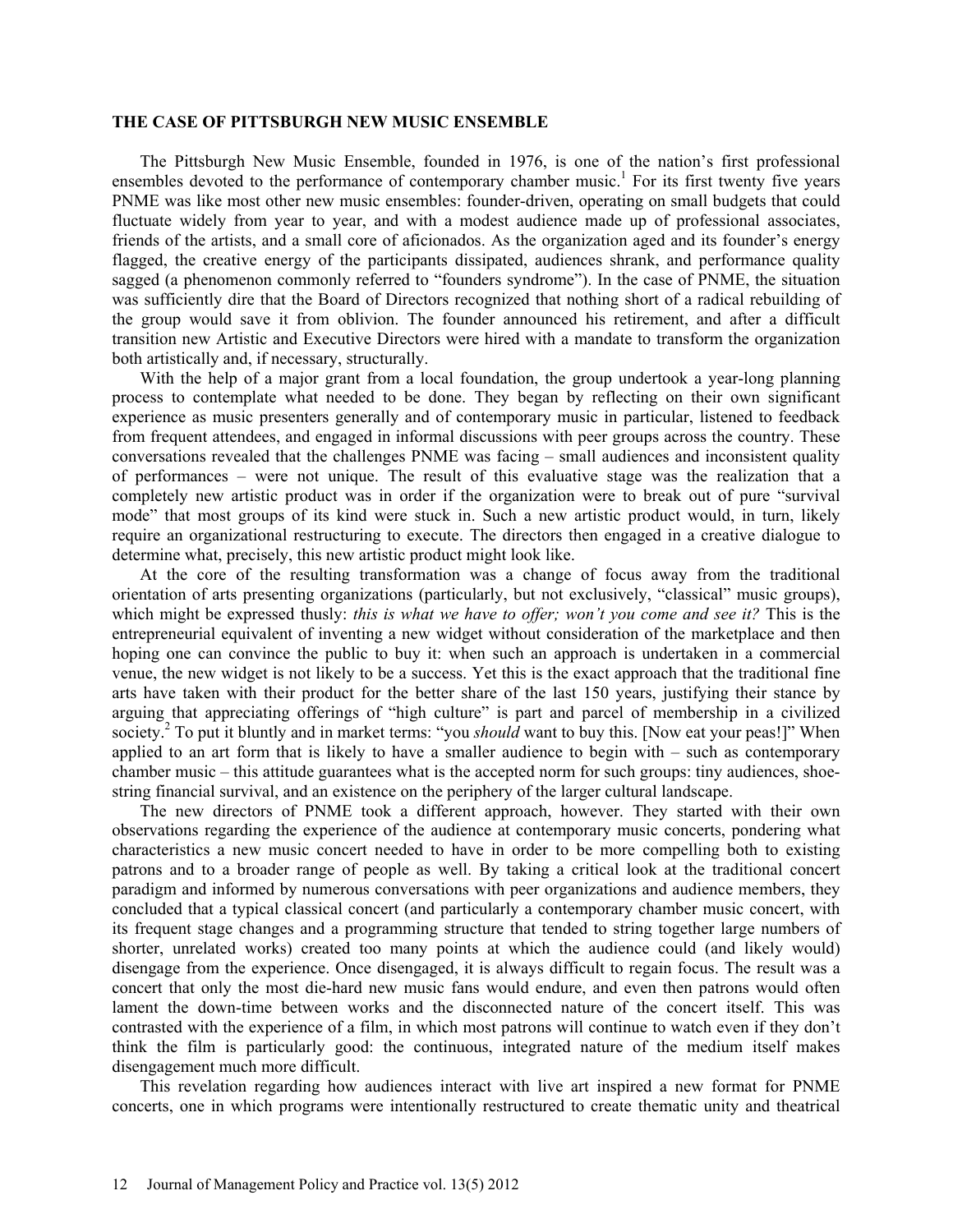continuity. Set changes were carefully choreographed to minimize the disruption between pieces, and non-musical elements such as video, projected images and spoken word maintained continuity over the arc of the program (which often flowed without intermission or even pauses between works). Finally, theatrical elements such as lighting, costuming, and movement framed the program as a dramatic experience, one in which the continuous engagement of the audience was of paramount importance. PNME Artistic Director Kevin Noe has dubbed this model the "Theatre of Music."

These artistic changes in turn mandated organizational changes. In order to attract the most qualified artists capable of assuming a variety of roles beyond that of a traditional classical musician, PNME had to draw on artists from across the nation (and indeed internationally). Since conducting a traditional Fall-Spring season in this way would be prohibitively expensive, the season was converted to a summer festival format, presenting five weeks of concerts during late June and July. Given the intensity of the rehearsal schedule – and the need to schedule additional rehearsals for the many theatrical elements involved – artists were signed to contracts in which PNME was their sole commitment for the duration of the season. This in turn resulted in a different contract structure, a different rental arrangement with the venue (and indeed, a different venue), and a radically different cash flow (in which the vast majority of expenditures happened during a very narrow span of the calendar, requiring that nearly all of the year's fundraising needed to happen before the beginning of the season).

It is important to stress that the Theatre of Music has never amounted to a "dumbing down" of the artistic product for the sake of hopefully reaching new audiences (a frequent and unfortunate mistake many Classical music organizations make). My observations of classical music groups across country reveal that the first mistake made when trying to attract new audiences is to assume they are incapable of interacting with the music on a sophisticated level. This condescension is in fact one major reason why "dumbing down" tends to have the opposite of its intended effect. In contrast, a central tenant of the Theatre of Music paradigm is that audiences seeking an aesthetic experience actually *welcome* the exertion of significant mental energy required of such experiences, and therefore demanding audience engagement with the art is not something to be shied away from but rather embraced. The trick is to create the necessary setting in which an audience can experience a meaningful mental and emotional connection to the art even when the repertoire is challenging and unfamiliar. The various elements of the Theatre of Music, coupled with extreme care and intentionality in the choosing of repertoire to create continuity and a dramatic thread, allows PNME to program challenging contemporary repertoire chosen purely on its own merits. The addition of other visual and theatrical elements, and the focus on creation of thematic and performance continuity, are therefore merely tools employed to transform the overall aesthetic experience of the audience; the ultimate goal is to maintain engagement so that patrons can effectively connect with the expressive impact of the music. This is in direct contrast to artists or arts organizations that consciously choose their material based on what they believe will appeal to the broadest possible audience by asking the least of them (i.e., modifying the *core artistic content itself* to cater to the lowest common denominator in perceived audience tastes). Therefore, what distinguishes the model is not a compromise of traditional artistic standards (quality of repertoire and/or performance), but rather an innovative approach to how the art is framed and integrated into a dramatic/theatrical experience. The entire concert becomes a work of art in itself – a work designed with the utmost attention to detail and polish at every level and which is structured with the audience's experience of that work always foremost in mind.

In addition to being of interest to artists and presenters, the PNME case is an important entrepreneurial study as well, particularly in light of the fact that the premiere performance of the "new PNME" enjoyed attendance that was a company record at that time, and that in the eight years since the Theatre of Music was unveiled season attendance has grown more than 600 percent (a trend driven primarily by word-of-mouth and leveraging social networks as opposed to traditional marketing methods). In addition, the company has released two commercial recordings and received numerous accolades from critics, including special recognition at the International Fringe Festival in Edinburgh, Scotland. By any measure, PNME's transformation was an extraordinary entrepreneurial success – success driven by artistic innovation designed to connect their audience with their art.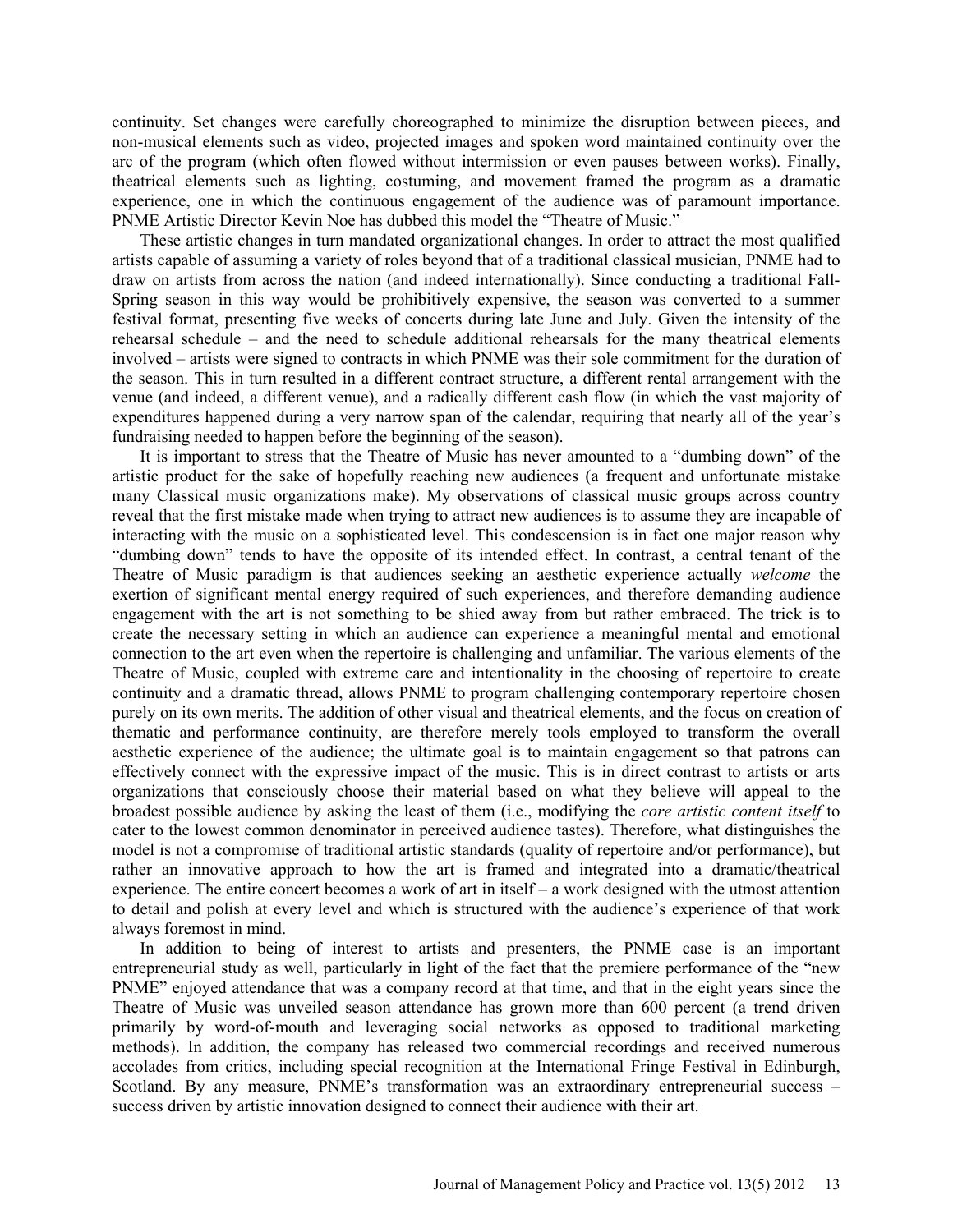## **THEORETICAL IMPLICATIONS**

While the PNME study is a powerful one for artists, arts administrators, and arts educators to contemplate, it also has fascinating implications for several aspects of entrepreneurship theory. The broader application of the PNME case is where its real power resides; therefore the various implications are offered as springboards for continued research into the relationships between artistic creation, aesthetic consumption, and entrepreneurial activity.

#### **Implications for Artists**

As mentioned above, artists have traditionally taken the attitude that the self-expression of their artistic impulse was the defining force of their work and that audiences are, at best, incidental, and at worst, irrelevant. The PNME model proves that artistic excellence and authenticity need not be sacrificed in order to reach a wider audience. In fact, not only are authenticity and audience connection not mutually exclusive, it is the authenticity itself – when expressed with an understanding of consumer behavior – that is crucial to establishing and maintaining that connection. This is nothing short of a revolutionary concept to most classically trained artists, particularly musicians. It must also be distinguished from the long-held practice of creating artistic content *designed at the outset* for broad popular acceptance.<sup>3</sup> The PNME does not chose content based on perceived audience appeal, but rather structures programs with an understanding of audience behavior and sensibilities, creating a structure that is designed to maintain their interest and engagement with the art. The Theatre of Music model need not be a source of direct imitation for artists, but using an understanding of audience behavior as the central driver of creative reinvention of the concert experience can be a powerful concept for artists and presenters to apply to the challenge of shrinking audiences and dwindling financial support. It is also a potential "gateway" concept through which artists can begin to appreciate, in terms they already understand, how principles of entrepreneurship can be applied to their particular discipline.

## **Implications for Arts Administrators and Presenting Organizations**

When faced with declining attendance and tightened budgets, most arts organizations react with external changes (a new marketing campaign, community outreach) or internal administrative changes (replacing or reorganization staff, recruiting a new crop of wealthy board members). These changes are sometimes successful in the short term, and can be valuable and even necessary components to an organization's survival. The downside to such an approach is that it rarely changes the underlying issues driving the problem: audiences and their communities are valuing the artistic product less, and, as in any market, the less a product is valued the less viable it will be in the marketplace. An approach in which consumer behavior becomes the impetus for transforming both the product and the method of delivering it is likely to have a greater chance of viability and sustainability. The challenges associated with this paradigm shift – from granting greater artistic autonomy to Artistic Directors to the need to renegotiate contracts with artists and restructure organizations – is the subject of future writings, but bringing the artistic product to the beginning of the problem solving process instead of leaving it on the sidelines is a critical concept for artists and administrators to embrace. An additional benefit to this approach is that it provides artists and administrators, often at odds with each other over the best way to revitalize their organization in economically sustainable ways, to find common ground from which to create mutuallyagreeable solutions to the complex problems facing their institutions.

## **Theoretical Implications**

#### *Costumers and Demand for Artistic Products*

The question of whether arts entrepreneurs find opportunities by studying their marketplace and seeking needs not currently being met, or create opportunities by supplying art to their communities at an appropriate quality and price is outlined by Preece (2011). The concept is further refined in the work of York, Sarasvathy, and Larson (2010), in which "latent demand" (unmet but identifiable needs articulated by consumers) is contrasted with "inchoate demand" ("unformed…[and] non-existent in an articulated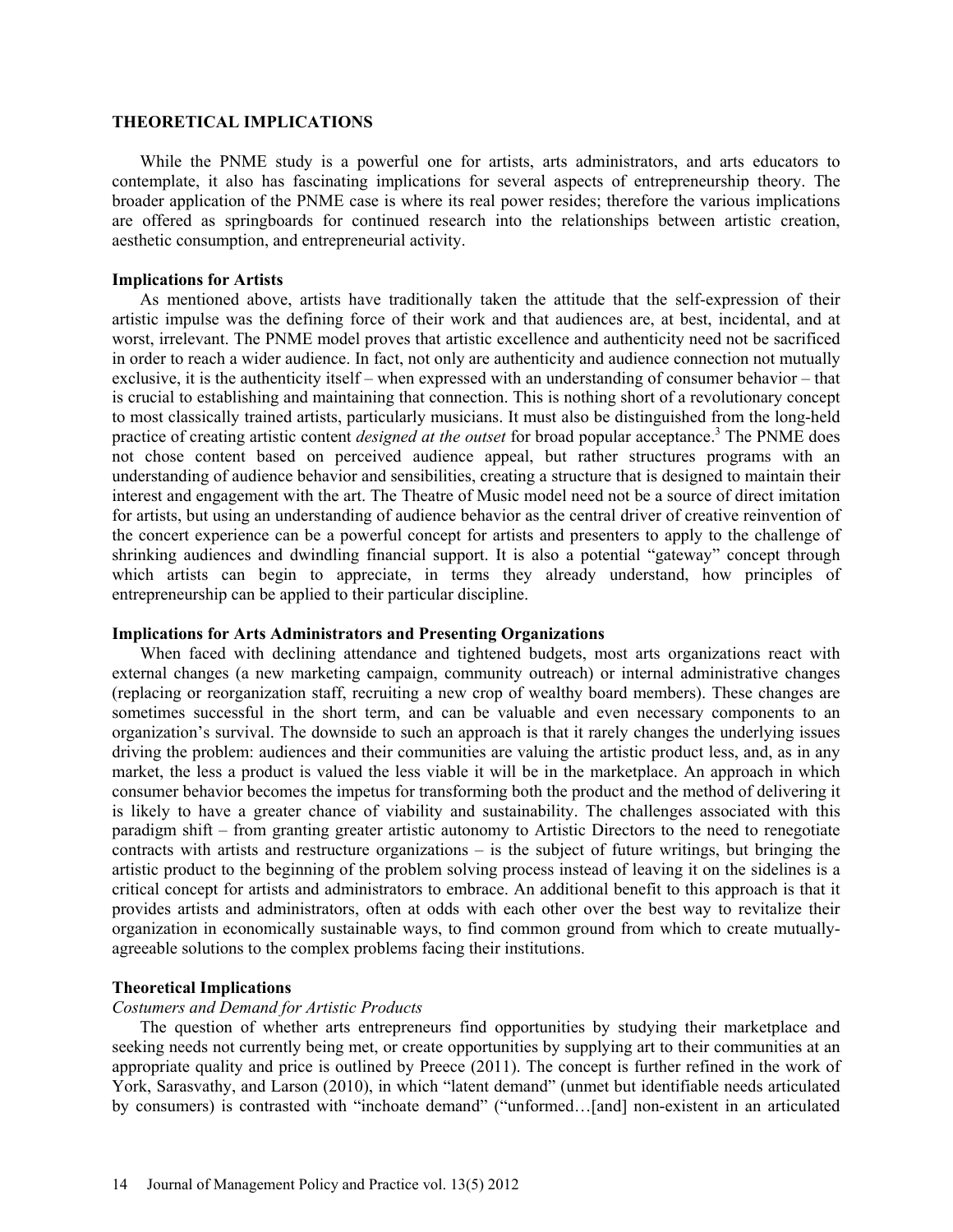form")(p. 143). The PNME case clearly illustrates a fulfillment of inchoate demand. The architects of the Theatre of Music knew from their own experience, as well as, anecdotally, the experience of both existing audience members and potential audience members, that the typical contemporary chamber music concert was not, on the whole, a satisfying experience. The organization therefore redefined its artistic product based on this knowledge and their belief that if they could create a more satisfying experience for their audience, then ongoing demand would be generated. This also provides valuable support for the idea that the performing arts are an example of supplier-induced demand (Blaug, 2001, p. 127). Blaug, however, does not consider the creation of art forms driven by the consumer experience of the art, and York *et al.* apply the inchoate demand model solely to social entrepreneurship; further investigation of how these concepts apply to the arts could potentially generate useful application for artists and presenting organizations, as well as further illuminate the theories themselves.

## *Applications of the Effectuation Model*

The mindset driving the Theatre of Music paradigm is reminiscent of the Effectuation Model articulated by Sarasvathy (2008), which asserts that entrepreneurship is a process borne out of creatively leveraging existing resources to connect with (or create) a new market rather than devising a process to deliver a pre-conceived product to an existing market (the traditional approach of artists). The PNME case suggests that Effectuation may be a more productive method of generating entrepreneurial opportunities in the arts, by encouraging artists and presenters to see the artistic product as a resource to be effectively leveraged to accomplish the ultimate goal of connecting with unmet need in the marketplace. This is fundamentally different than the usual treatment of the artistic product as the end in itself, and to see it as an isolated thing that exists in a state fundamentally disconnected from the needs of the audience it seeks to attract. A deeper exploration of these issues within the Effectuation Model is clearly in order, and will be the subject of future research on the part of the author.

## *Applications of the Hedonic Consumption Model*

The Hedonic Consumption Model developed by Hirschman and Holbrook in the 1980s aimed to explain consumer behavior as it relates to products that are more about aesthetic experience (a concert, play, or film) than traditional consumer goods with specific utility (a toaster, table, or electric saw) (Hirschman and Holbrook, 1982). Subsequent work, synthesized by Charters (2006), further parses the consumption of non-utilitarian goods, distinguishing hedonic consumption as being primarily about pleasure (purchasing a bungee jumping excursion, for example) but not encompassing the broader range of cognitive and emotional experiences within complex aesthetic experiences (such as a Beethoven symphony or a Shakespeare play).

While the continuum between different categories of products (hedonic/aesthetic on one end of the scale and purely utilitarian on the other) is a critical observation, the focus of this work is still primarily as an instrument of marketing: the aim is to understand consumer behavior as it relates to existing products (Holbrook, 1982; Holbrook and Hirschman, 1982; Lacher, 1989; Lacher and Mizerski, 1994). Additionally, studies of aesthetic products (and the philosophical study of aesthetics in general) are based on the product first, and either studying how consumers react to it (hedonic consumption model) and/or the nature of the object itself that commands our attention (the philosophy of aesthetics) (Charters, 2006). In neither case is the consumer the beginning point of the process by which an aesthetic product is created. The PNME case is an example of inverting the traditional focus of the Hedonic Consumption Model, an inversion with direct implications for artists (the vast majority of artists and arts organizations proceed on the assumption that their product exists for the purpose of artistic expression, not the satisfaction of customer needs [Hirschman, 1983]), and for a broader understanding of how hedonic consumption can operate generally. Further research in this area may uncover a new perspective on the role of creativity and hedonic response within entrepreneurial innovation, one in which the aesthetic essence of a product isn't an incidental characteristic, but is the product itself. Such an understanding need not be limited to artistic ventures, as it would also provide insight into how creative ideas can be transformed into viable products in the marketplace.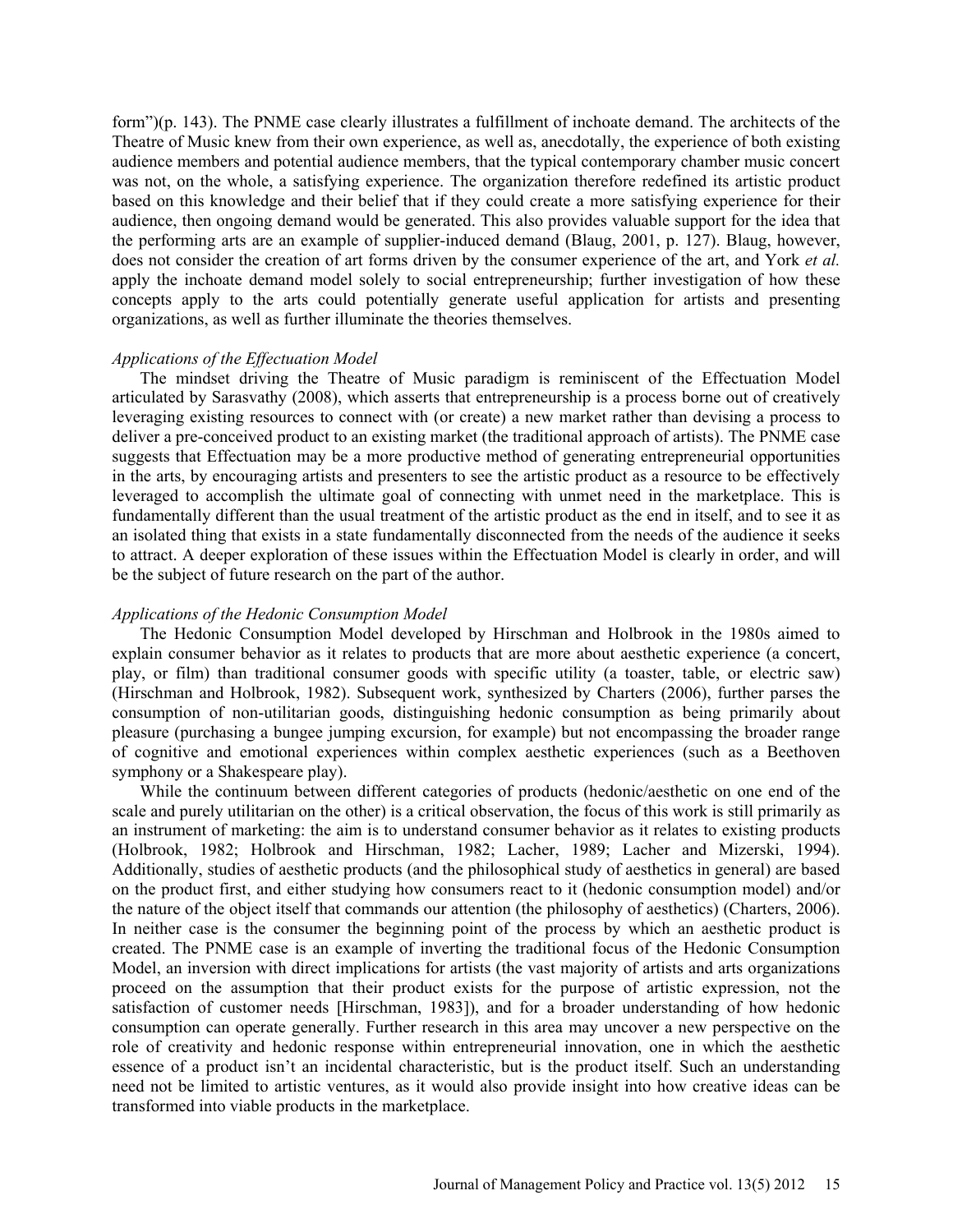## **Implications for Educators**

Although educators have begun to codify pedagogical approaches to teaching arts entrepreneurship and to how best to combine mainstream business school entrepreneurship pedagogy with the idiosyncrasies of artistic career paths<sup>4</sup>, the typical business school pedagogy remains largely untouched by a deeper understanding of creativity that partnering with arts entrepreneurs can potentially provide. A vast amount of work has been done on the nature of creativity, and recent work by Ward and others has explored the specific role of creativity in entrepreneurship (Ward, 2004); researchers such as Richard Florida have also recognized the increasing role of creative thought across broad swaths of the 21<sup>st</sup>century economy.<sup>5</sup> But the question of *pedagogical application* of such work within business school curricula remains largely unexplored. The PNME study is an excellent example of how this vacuum can begin to be filled: by finding additional case studies of artistic creativity being the entrepreneurial seed for venture success, the business school can open up new ways to explore the role of creativity and model it for their students. What has previously been largely a one-way street (what the business school can teach artists) can become a two-way street (what artists can teach the business school).

#### **CONCLUSIONS**

During recent years of stress within the arts economy, artists and arts organizations in need of renewed vitality often look at their artistic product last; they will look first to issues of new funding, marketing initiatives, or other cosmetic and/or administrative issues. Often the art itself is simply taken for granted, or, ironically, is considered only as an afterthought and not as central to the question of organizational mission and identity. If artistic content is considered at all, it is usually in the context of altering it to accommodate the perceived tastes of a more popular audience, rather than examining the way in which the content they *wish* to perform is presented and framed. The result of this disconnect between the artistic product and its audience is that change initiatives are either short-lived or fail entirely, artistic integrity is often compromised, and the underlying issues of audience need go unaddressed.

The PNME case demonstrates how creating a new artistic product grounded in an understanding of how the consumer will receive it can be a powerful transformative force resulting in a rebirth of the organization, critical acclaim, and explosive audience growth while maintaining the highest artistic standards: an entrepreneurial success by any measure. The case also demonstrates the distinction between altering the artistic content in hopes of appealing to more individuals (the so-called "dumbing down" approach) versus using an understanding of audience behavior to create a more effective aesthetic experience of the art one wishes to present. The design of the Theatre of Music was driven by an understanding of consumer behavior, not an attempt to cater to the perceived tastes of a particular audience, and is therefore an example of a new type of artistic innovation with intriguing implications for a broad spectrum of the performing arts.

Further study is required to accumulate more cases like PNME. With a new category of artistic case studies, entrepreneurs can gain new insights into the nature of innovation by understanding the initial creative act through a new lens. With additional research, theories of demand generation, entrepreneurial effectuation, and hedonic consumption may be illuminated and broadened. This in turn has implications for the nature of entrepreneurship pedagogy, where educators continue to seek understanding one of the most sought-after aspects of entrepreneurship study: how to unleash creative thought.

# **ENDNOTES**

- 1. I was Executive Director of PNME from 2003 (the second season of the "new PNME") through 2007.
- 2. By "traditional fine arts organizations," I refer to mainstream groups that specialize in canonic repertoire such as the symphony, ballet, opera, chamber music presenters, and mainstream theatre, along with the contemporary repertoire equivalents such as contemporary chamber music groups, modern dance companies, and contemporary/experimental theatre.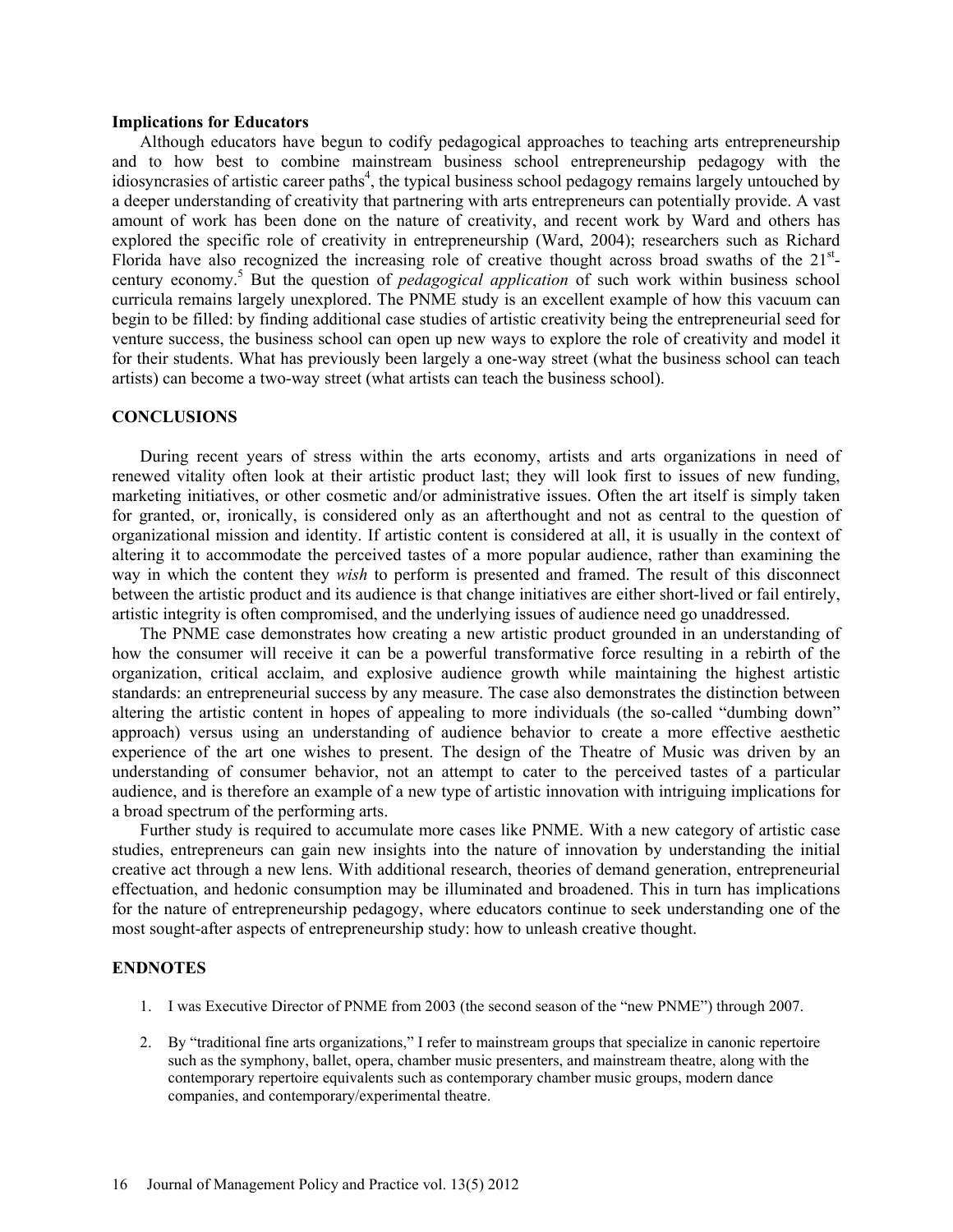- 3. This is also in contrast with the time-honored tradition of an individual commissioning a specific work from an artist: while the artist is responding to the need of a particular customer (and may or not end up creating a work that pleases the customer and fulfills her/his expectations), this is distinct from developing a new way to connect artistic work with an audience en masse.
- 4. An excellent compendium of current thought on arts entrepreneurship pedagogy can be found in Disciplining the Arts: Teaching Entrepreneurship in Context (Beckman, 2011).
- 5. See Florida's seminal work, The Rise of the Creative Class.

# **REFERENCES**

Beckman, G. (Ed.) (2011). *Disciplining the Arts: Teaching Entrepreneurship in Context.* New York, New York: Rowman & Littlefield Education.

Blaug, M. (2001). "Where are we now on cultural economics?" *Journal of Economic Surveys* (15.2) 123- 143.

Charters, S. (2006). "Aesthetic products and aesthetic consumption: a review." *Consumption, Markets and Culture* (9:3) 235-255.

Florida, R. (2002). *The Rise of the Creative Class: and how it's transforming work, leisure, community and everyday life.* New York, New York: Basic Books.

Hirschman, E. (1983). "Aesthetic ideologies and the limits of the marketing concept." *Journal of Marketing* (47:Summer) 45-55.

Hirschman, E., and Holbrook, M. (1982). "Hedonic consumption: emerging concepts, methods and propositions." *Journal of Marketing* (46:Summer) 92-101.

Holbrook, M. (1982). "Mapping the retail market for esthetic products: the case of jazz records." *Journal of Retailing* (58:1) 114-131.

Holbrook, M., and Hirschman, E. (1982). "The experiential aspects of consumption: consumer fantasies, feelings, and fun." *Journal of Consumer Research* (9:September) 132-140.

Lacher, K.T. (1989). "Hedonic consumption: music as product." *Advances in Consumer Research* (16) 367-373.

Lacher, K.T., and Mizerski, R. (1994). "An exploratory study of the responses and relationships involved in the evaluation of, and in the intention to purchase new Rock music." *Journal of Consumer Research*  (21:September) 366-380.

National Endowment for the Arts. (2009). *Survey of Public Participation in the Arts.* Washington, D.C.: National Endowment for the Arts.

Preece, S. (2011). "Performing arts entrepreneurship: toward a research agenda." *Journal of Arts Management. Law, and Society.* (41:2) 103-120.

Sarasvathy, S. (2008). *Effectuation: elements of entrepreneurial expertise. New horizons in entrepreneurship.* Northampton, MA: Edward Elgar.